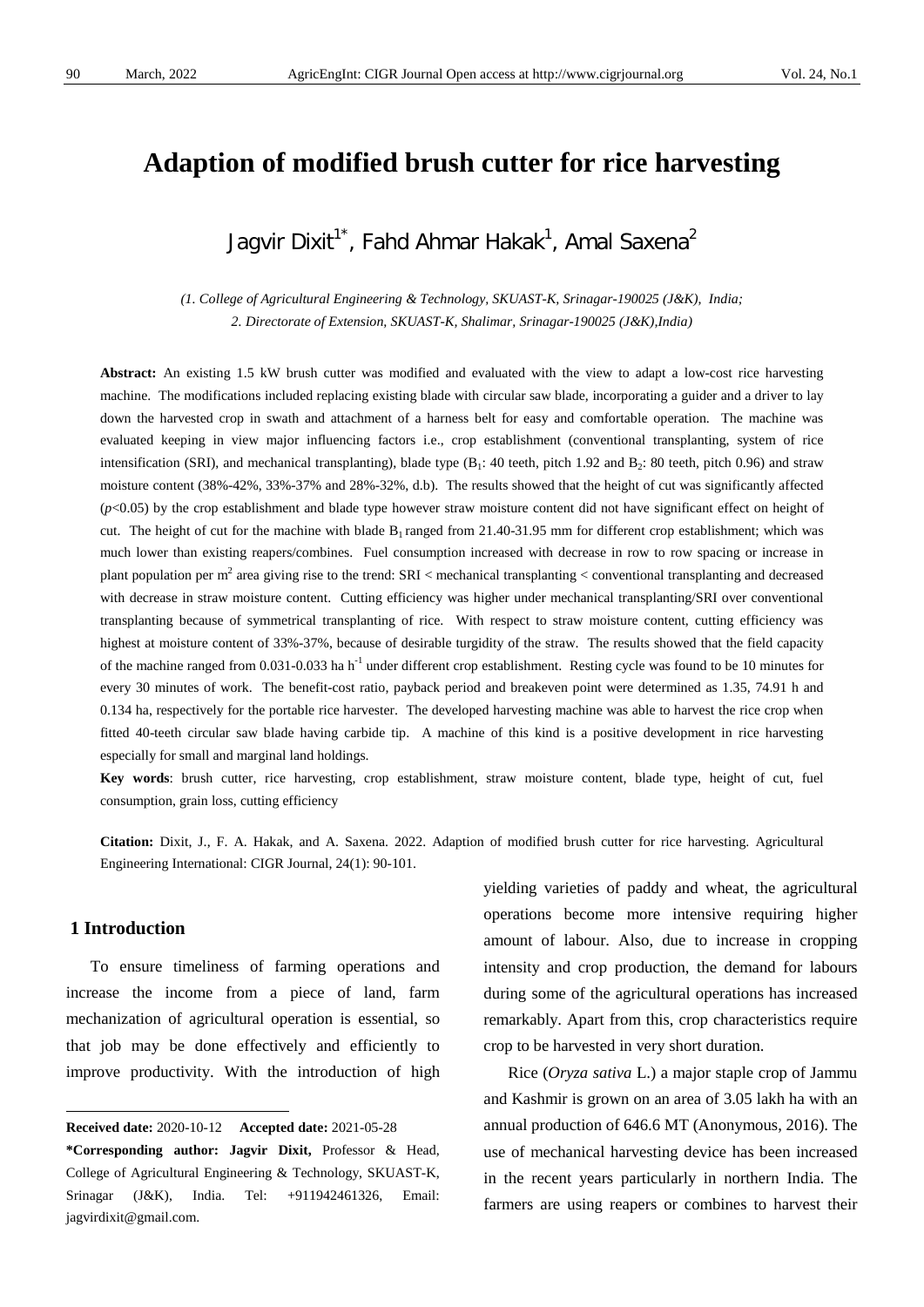crops. A number of researchers have developed reapers and harvesting aids for small and marginal land holdings. Alizadeh (2001) compared power tiller and self-propelled reapers and found losses as 3.23% and 3.16%, respectively. Bora and Hansen (2007) developed a small engine powered harvesting aid for farmers cultivating rice over a small area of land. The original cutter blade of a bush cutter was replaced by a 25 cm circular saw blade and a metal plate and a rubber guard assembly was fitted behind the blade on the handle to guide the stalk and to segregate on one side. Handaka and Pitoyo (2011) modified grass cutter into rice harvester by replacing the cutter blade with a rotary blade, changing the dynamic balance of the harvest machine into a mower type, adding a guider, a propeller and adding an operator belt. Performance tests on  $100 \text{ m}^2$ showed that the modified machine had a working capacity of  $0.038$  to  $0.051$  ha h<sup>-1</sup>, fuel consumption of 15.0  $l$  ha<sup>-1</sup>, work efficiency of 95%, labour requirement of 19 to 26.30 h  $ha^{-1}$  at two different locations, respectively. Baneh et al*.* (2012) designed a cutting head for a portable brush cutter for harvesting rice. The cutting head consisted of a circular saw blade with 24 cm diameter and 2 mm thickness having 136 teeth with 0° rake angle, 30° clearance angle and 6 mm pitch. Results indicated that compared to local rice varieties maximum power consumption of about 1.132 kW was obtained. Results also showed that rice losses of the portable reaper were lower than manual harvesting and field capacity of machine was 4.20 times greater than manual harvesting. Chavan et al*.* (2015) modified and developed a manually operated reaper and found high labour saving equipment requiring only 20 man-h  $ha^{-1}$  and reduced cost of harvesting  $(17.14 \text{ S} \text{ ha}^{-1})$  over traditional method  $(27.42 \text{ } \$ \text{ ha}^{-1})$ . Sarkar et al.  $(2016)$  while evaluating the performance of a hand held Crop Cutter observed 2.44 times higher field capacity in comparison to manual harvesting. Falana et al. (2020) determined the efficiency of a modified brush cutter for kenaf harvesting and found suitable for harvesting whole kenaf stalk when fitted with the 3-tooth and 40-tooth brush cutter blades.

In Jammu and Kashmir, harvesting of rice is carried out manually using sickles which is considered a labour intensive and tedious operation. The labour cost involved in manual harvesting with sickle ranges from 329 to 356 \$ per hectare in addition to meals provided to labourers three times a day (Din et al., 2018). Another shortcoming that crops up is the shortage of available labourers at the zenith of the harvesting season. The farmers are using reapers or combines to harvest their crops particularly in northern India. But, these means especially combine, are costly making it non-affordable to most of the small farmers. The marginalized and mediocre class of farmers cannot afford use of such machines due to their high costs as the economic condition of the farmers is derogatory (Dixit et al., 2014a). It is also notable that in J&K, farmers are marginal with 0.66 ha average land holdings, undulating topography, terraced farming and irregular field shapes (Dixit et al., 2014b). Particularly in Kashmir division of Jammu and Kashmir, rice straw is used as a cattle feed. The commercially available mechanical rice harvesters usually harvest the crop to a height of 30-40 cm or even more resulting in wastage of straw due to which farmers with small and marginal land holdings are reluctant in adopting mechanical harvesting. Also reapers and combines are not techno-economically viable for harvesting of paddy in the region due to undulating topography, terraced farming and irregular field shapes. These factors have made mechanization difficult with the available farm machines in commercial arena. Thus, a need was felt for a smaller and efficient harvesting machine, which would be more accessible and also considerably cheaper and light in weight.

The purpose of the modification of a powered brush cutter into a portable rice harvesting machine was to find innovative solutions for simple rice harvesting machinery that serves to small and marginal land holdings.

## **2 Materials and methods**

A commercially available powered brush cutter having specifications given in Table 1; was modified into portable rice harvester.

#### **2.1 Modification of the different components**

To modify the brush cutter into portable rice harvester, the components viz. guider, driver and a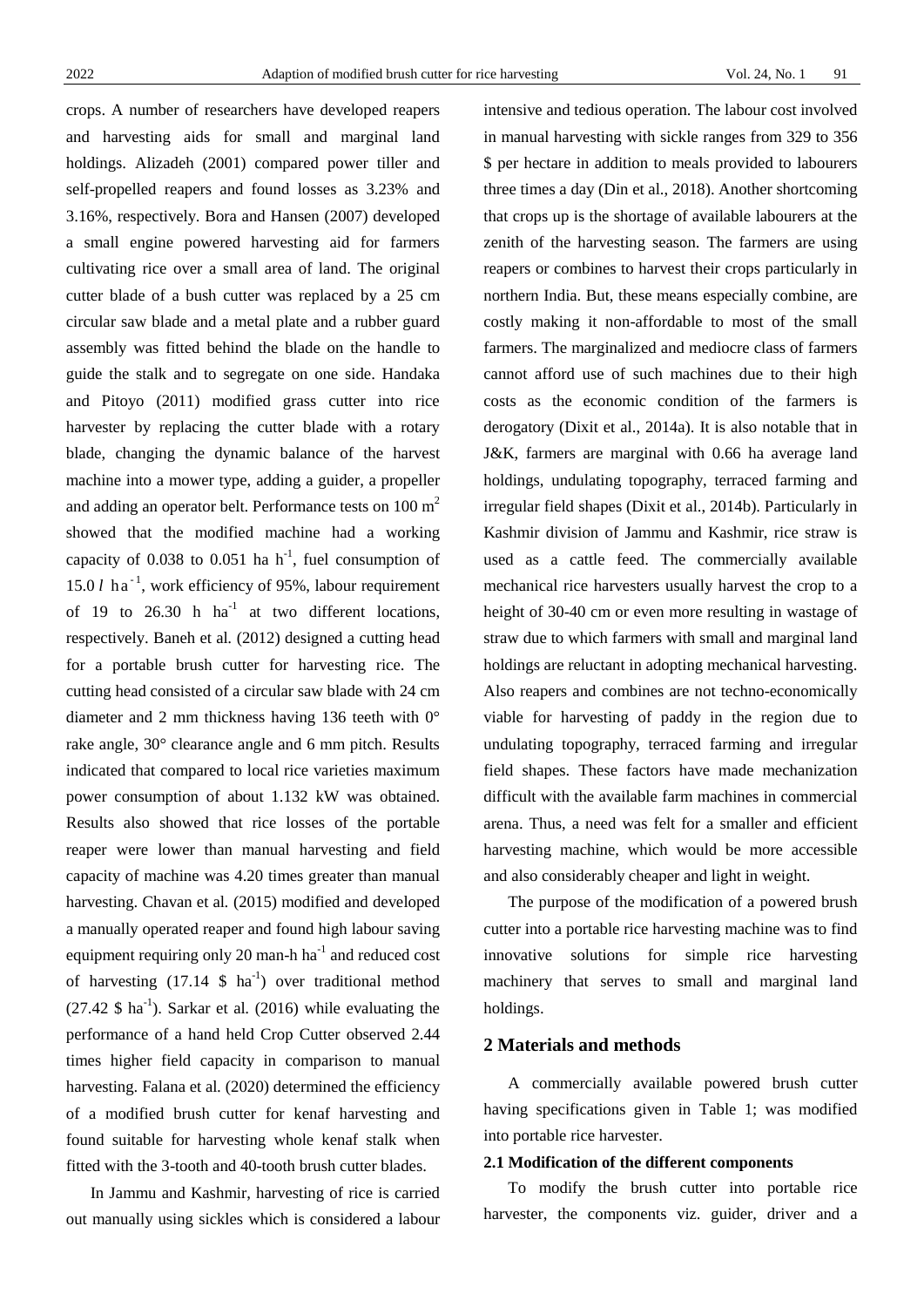harness belt were developed (Figure 1). The guider and driver were developed (Figure 2) based on the height of crop (60-80 cm) and mass of cutting material in one stroke (300-500 g) and assembled to transform the brush cutter into portable rice harvester (Figure 3). The specification of modified brush cutter is given in Table 2.

#### **2.2 Guider**

The guider was made up of galvanized iron sheet. It consisted of base and driver supporters. The main aim of guider is to provide support to driver and guide the operator while cutting the hills of paddy. The guider has been designed in such a way that it takes the hill into its ambit leaving some clearance area on each side and without deforming.

#### **2.3 Driver**

It consisted of crop collector and collector supports. The collector was made up of mild steel, while as, the supporters are made up of galvanized iron. The driver was designed in accordance with plant height (average height of rice straw taken as 400 mm) to provide support and is concave in shape so as to collect the cut hills. It supports sweeps and lays the harvested crop in swath.

| SI. No. | Parameter                     | Specification          |                        |
|---------|-------------------------------|------------------------|------------------------|
|         | Mass                          |                        | $8.4 \text{ kg}$       |
| 2       | Volume of fuel tank           | 0.65L                  |                        |
| 3       | Power                         |                        | 1.27 kW                |
| 4       | Fuel                          | Petrol mixed with      |                        |
|         |                               | 2T                     |                        |
| 5       | Specific fuel consumption     | 573 g $(kW h)^{-1}$    |                        |
| 6       | <b>Engine Speed</b>           |                        | $6500$ rpm             |
| 7       | <b>Right Handle Vibration</b> | Idling                 | $0.8 \text{ m s}^{-2}$ |
|         |                               | Racing                 | $1.6 \text{ m s}^{-2}$ |
| 8       | Left Handle Vibration         | Idling                 | $2.3 \text{ m s}^{-2}$ |
|         |                               | $1.3 \text{ m s}^{-2}$ |                        |

**Table 1 Powered brush cutter specifications**

# **2.4 Design of harness belt**

Based on preliminary investigations existing belt was found ergonomically un-suitable for long use as it caused pain in shoulder, back and abrasion in thigh. The existing belt was replaced with a new one which was ergonomically more efficient. The harness belt is made of polyester webbing with cross section (width  $\times$ thickness) as  $45$  mm $\times$  10 mm. The new harness belt consisted of two straps which distribute the weight of the machine equally on the shoulders and back of the operator. The straps could be adjusted according to

height and comfort level of the operator. A thigh pad was also put in place in order to protect the thigh of the operator while swinging the harvester during operation. The harness belt was fixed in such a way that it maintains the dynamic balance of the machine.

#### **2.5 Selection of blades**

Different types of cutter blades (star blade, eddy blade, and brush blade) used in powered brush cutter and available locally were studied thoroughly. Based on initial investigation, two different circular saw blades mainly used for pruning of trees and locally available were selected. These blades were selected on the basis of their ability to cut the paddy crops easily and smoothly. In the  $1<sup>st</sup>$ , the cutting head consisted of a circular saw blade with 255 mm diameter and 2 mm thickness having 40 teeth with 0° rake angle and 1.92 mm pitch. Blade was made up of high carbon steel with carbide tip. The carbide tip provides additional strength to edge of blade during cutting and is not worn-out easily. In the  $2<sup>nd</sup>$ , the cutting head consisted of a circular saw blade with 255 mm diameter and 2 mm thickness having 80 teeth with 0° rake angle and 0.96 mm pitch. The blade did not possess carbide tip but its teeth could be sharpened and could be used again once it wears out.

#### **2.6 Dynamic balance of modified brush cutter**

In order to maintain the balance of machine, the length of sleeve and weight of machine was taken into consideration (Figure 4). The main consideration in designing length of sleeve or rod was safety and comfort of the operator when swinging the harvester in a half circle movement.

Mass of blade  $= 400$  grams Mass of driver= 540 grams

Mass of guider  $= 460$  grams

Mass of engine  $= 6 \text{ kg}$ 

Mass of rod between gear case and handle  $= 1.65$  kg

Mass of rod between engine and handle  $= 0.35$  kg

 $W_1$ = Engine mass including weight of rod between engine and handle (6.35 kg)

 $L_2$ = Length of rod between gear case and handle (1000 mm)

 $L_1$ = Length of rod between engine and handle (500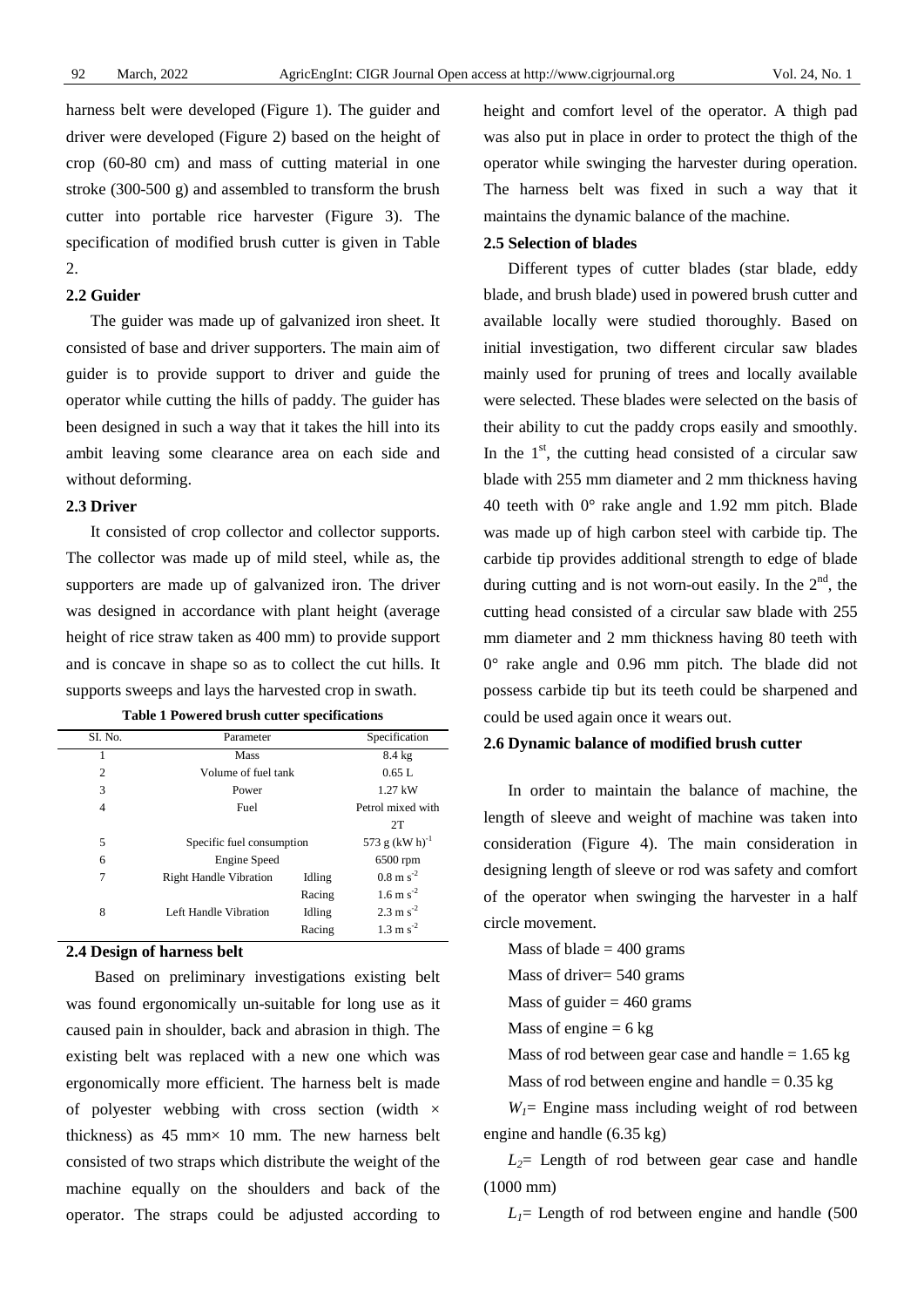mm)

*W2*= Maximum mass of attachments that can be added on gear case

$$
W_2=?
$$
  
\n
$$
W_1L_1=W_2L_2
$$
  
\n
$$
6.35 \times 500 = W_2 \times 1000
$$
  
\n
$$
W_2 = 3.18 \text{ kg}
$$

Therefore max mass of attachments that can be added on gear case was 3.18 kg.

*W*= mass of blade + mass of driver + mass of guider + mass of rod between case and handle

 $W = (400 + 540 + 460 + 1650)$  grams = 3050 grams  $= 3.05 \text{ kg}$ 

As the mass of attachments which were added was less than the mass that could be added on the gear case; therefore, the design of the modified brush cutter was safe.



Figure 1 Conceptual view of guider, driver and harness belt



Figure 2 Different modified attachments for brush cutter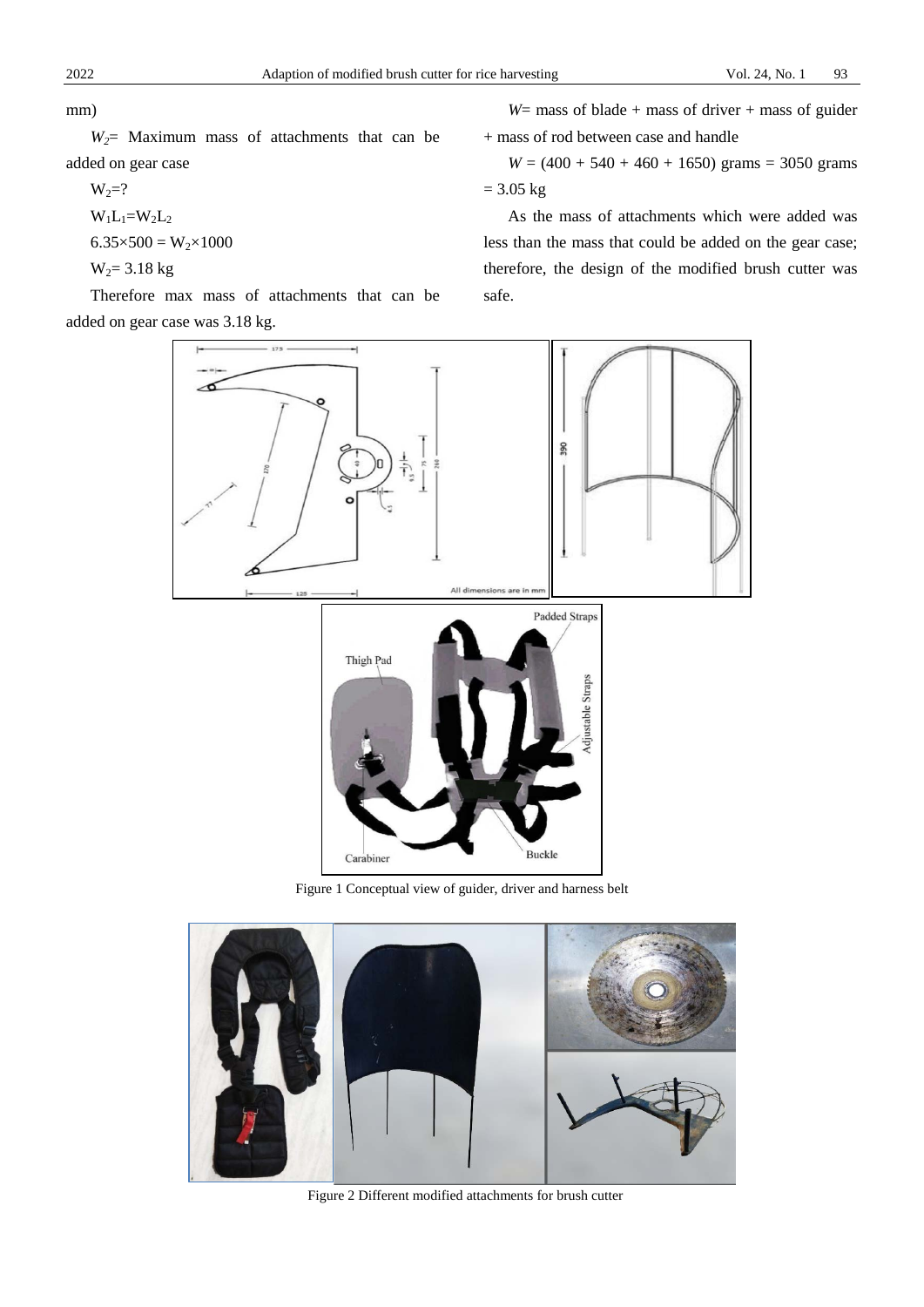| SI. No. | Feature                  | Specification                      |
|---------|--------------------------|------------------------------------|
|         | Weight                   | $9.40$ kg                          |
| 2.      | Fuel tank capacity       | 1100 mL                            |
| 3.      | Engine Type and          | Air cooled, 2-stroke petrol engine |
|         | Power                    | 1.27 kW                            |
| 4.      | Fuel                     | Petrol mixed with 2 T oil          |
| 5.      | Engine speed             | 6500 rpm                           |
| 6.      | Maximum speed            | 9000 rpm                           |
| 7.      | Effective field capacity | $0.031 - 0.033$ ha h <sup>-1</sup> |
| 8.      | Height of cut            | 21.40-31.95 mm                     |
| 9.      | Grain loss               | $<$ 2%                             |
| 10.     | Cutting efficiency       | 98%-99%                            |
| 11.     | Fuel consumption         | $9.711$ ha <sup>-1</sup>           |
| 12      | B.C. ratio               | 1.35                               |
| 13.     | Cost of operation        | 3.19 \$ $h^{-1}$                   |
| 14.     | Pay back period          | 74.91 h                            |
| 15.     | Total cost of machine    | 438.66 \$                          |

#### **Table 2 Specifications of modified brush cutter**



#### Figure 3 Modified brush cutter as rice harvester



Figure 4 Sketch depicting dynamic balance of portable rice harvester

# **2.7 Evaluation of modified brush cutter for rice harvesting**

The modified brush cutter was evaluated in experimental fields of SKUAST-K, Shalimar campus during 2017-2018 (Figure 5).

## **2.8 Experimental design**

The range of operating factors affecting losses and performance of modified brush cutter for rice harvesting were the Crop Establishment (E), Type of blades (B) and

Straw moisture content (M). Experimental trials were conducted with three replications. For every replication, 100 m<sup>2</sup> area was used. The crop was harvested within an interval of 10 days to maintain the desired straw moisture content of 38%-42%, 33%-37% and 28%-32% (db). The grain moisture content was 20% to 27% (db) at the time of harvest. A factorial experimental design (Table 3) was used for the study.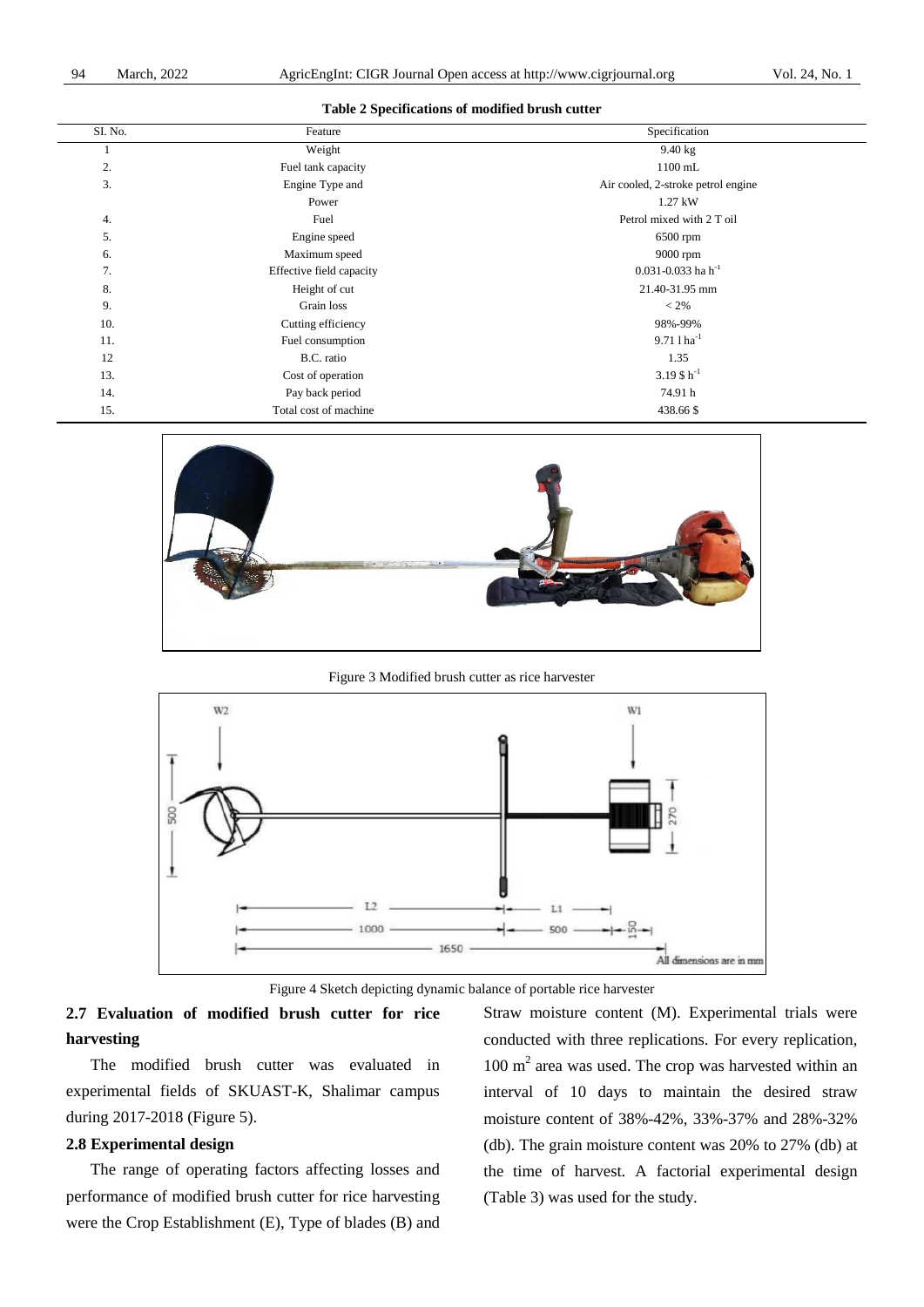| SI. No. | Variables                   |                                   | Levels                                  |                          |
|---------|-----------------------------|-----------------------------------|-----------------------------------------|--------------------------|
|         | Crop Establishment          | Conventional Transplanting (E1)   | System of Rice Intensification (E2)     | Mechanical Transplanting |
|         |                             |                                   |                                         | (E3)                     |
|         | Type of Blade               | $B_1$ (No of teeth : 40, Circular | $B_2$ (No of teeth: 80, Circular pitch: | $\overline{\phantom{a}}$ |
|         |                             | pitch:1.92)                       | 0.96)                                   |                          |
|         | Straw moisture content (db) | $M_1$ (38%-42%)                   | $M_2$ (33%-37%)                         | $M_3$ (28%-32%)          |

#### **Table 3 Treatment combination of the experiment**



Figure 5 An overview of modified brush cutter for rice harvesting

#### **2.9 Determination of dependent parameters**

The modified machine was evaluated with respect to four different parameters as fuel consumption, actual field capacity, cutting efficiency, grain loss and height of cut. At the end of experiment, actual field capacity and cutting efficiency were accepted as positive results. On the other hand, fuel consumption, grain loss and height of cut as negative results. These results were determined (Hunt, 1995) using following formulae

#### **2.10 Fuel consumption**

Fuel consumption, in litres per hour is the amount of refuelling for the test. In this method, before the start of each test trial, the fuel tank was filled to its capacity and after each test trial, the tank was refilled using graduated cylinder (Oyelade and Oni, 2011)

$$
F=\frac{Q}{T}
$$
 (1)

Where, F= Fuel consumption,  $Lh^{-1}$ ; Q = Quantity of fuel consumed, L,

 $T =$  Consumption time, h.

#### **2.11 Effective field capacity**

The effective field capacity  $(FC_a)$  is the actual rate of coverage by the machine, based upon the total field time. The machine was operated with almost fixed speed for

continuous field work for a fixed time and the area covered during the period was measured to determine the average output per hour (Oyelade and Oni, 2011)

$$
FC_a = \frac{A}{T_o} \tag{2}
$$

Where,  $A=Area$  Covered, ha;  $T_0=Total$ Operating time, h;  $FC_a=$  Effective field capacity, ha h<sup>-1</sup> 2.12 Cutting efficiency

Cutting efficiency  $(C_e)$  was calculated based on the number of rice plants in 1  $m<sup>2</sup>$  area before and after operation.

$$
C_e = \frac{W_1 - W_2}{W_1} \times 100\tag{3}
$$

Where,  $W_1$  = No. of plants before operation per  $m<sup>2</sup>$  area; W<sub>2</sub> = No. of plants after operation per m<sup>2</sup> area;  $C_e$ = Cutting efficiency, %

#### **2.13 Grain loss**

It is attributed to the loss of grains due to ear heads left on the ground as a result of the harvesting operation. The losses were determined based on samples drawn from each treatment and the data was converted from g  $m<sup>-2</sup>$  to kg ha<sup>-1</sup>. The results were then expressed in the form of percentage of grain loss  $(P<sub>g</sub>)$ .

$$
P_g = \frac{Gy - Wg}{Gy} \times 100\tag{4}
$$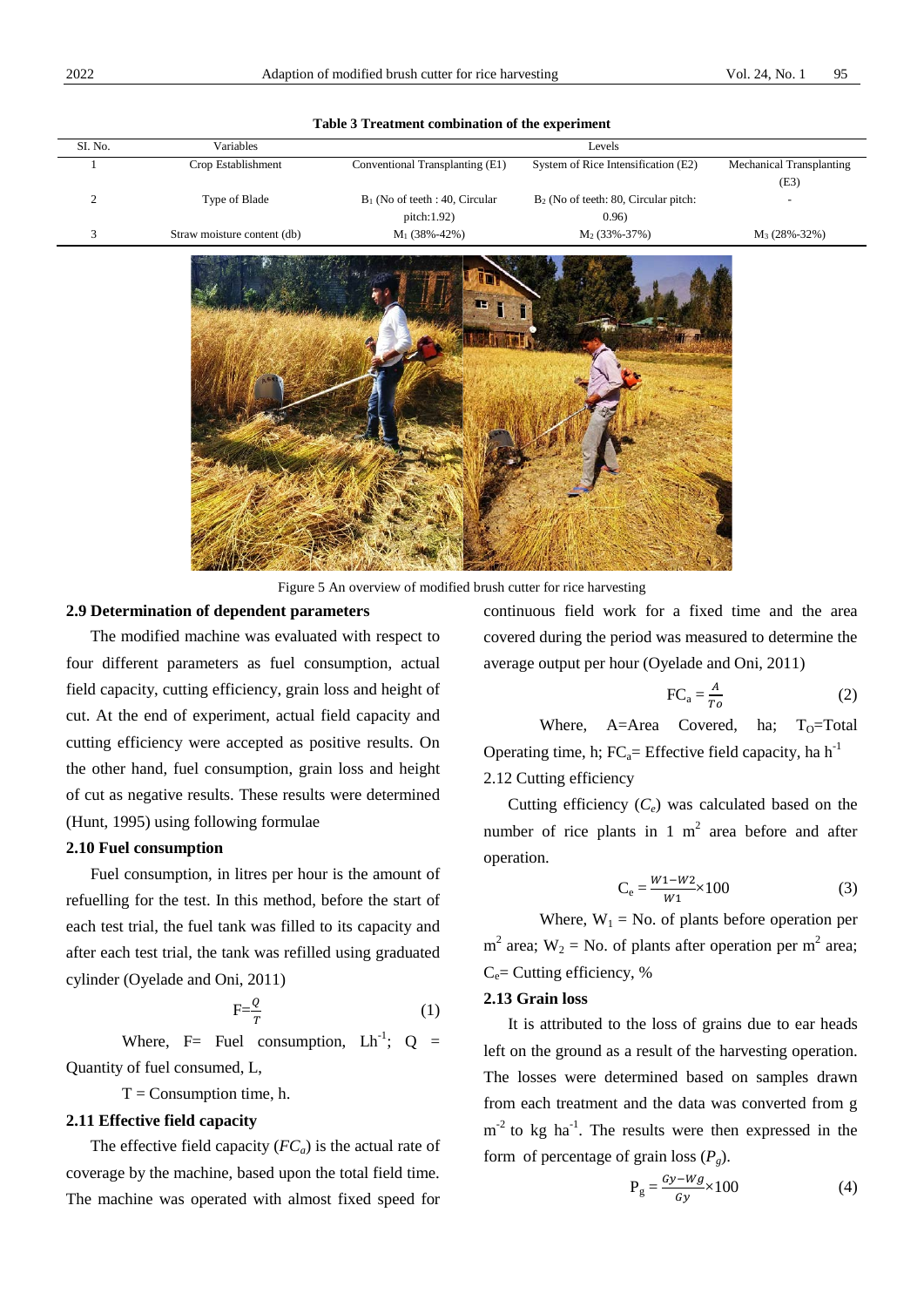Where,  $G_y$  = mass of grain yield, kg; Wg = mass of output grain, kg;  $P_g$  =Grain loss, %

## **2.14 Height of cut**

To determine the stubble height, height of cut from the ground of 05 randomly selected hills from each treatment were measured with the help of a measuring tape.

#### **2.15 Ergonomic evaluation**

## 2.15.1 Heart rate

Heart rate (beats  $min^{-1}$ ) was recorded with the help of polar heart rate wrist watch before work at rest and during the work. For this purpose, polar FT series of heart rate monitor was used. Before measuring the heart rate of the workers, the operators were warmed up for 15 min followed by a rest of 30 min. After that the heart rate monitor was fixed on the worker. Data during working was taken for 30 min period (Singh, 2012).

2.15.2 Energy expenditure rate

The equation used for calculation of energy expenditure rate  $(kJ \text{ min}^{-1})$  from heart rate equation (Varghese et al., 1994) as follows:

*EER (kJ min-1 )* 

$$
= 20 + 0.52 \times (Working \text{ heart rate} - 100) \quad (5)
$$

Where *EER*= Energy expenditure rate, kJ min<sup>-1</sup>

2.15.3 Resting cycle

It is the amount of rest required by the operator (Varghese et al., 1994) after working for a specific period of time and was calculated with the help of following equation:

$$
R = \frac{T(k-s)}{k-6.3}
$$
  
(6)

Where, *R*= Rest required in minutes; *T*= Total working time in minutes; *k*= Average kJ per minute of work; *s*= 21 kJ per minute (standard)

#### **2.16 Data analysis**

The randomized block design was followed in the study. The data collected was subjected to statistical analysis using statistical standard procedures. The critical difference at 5% level of significance was calculated for testing the significance of difference between parameters. The analysis of experimental data was done with the help of SAS (SAS Inc. USA) licensed to Division of Agricultural Statistics SKUAST-K.

## **3 Results and discussion**

# **3.1 Effect of crop establishment, blade type and straw moisture content**

#### 3.1.1 Fuel consumption

The results of ANOVA of the operating parameters viz. crop establishment (E), blade type (B) and straw moisture content (M) of affecting fuel consumption as shown in Table 4 indicated that all the operating parameters had significant impact on fuel consumption. The interaction effect of E\*B\*M was also found statistically significant on fuel consumption. The minimum mean fuel consumption was  $8.92$  l ha<sup>-1</sup> under SRI (E<sub>2</sub>), blade B<sub>1</sub> and 28%-32% (M<sub>3</sub>) straw moisture content (w.b.) while as the maximum mean fuel consumption was  $51.14$  l ha<sup>-1</sup> under conventional transplanting  $(E_1)$ , blade  $B_2$  and 38%-42% straw moisture content  $(M_1)$ . The high fuel consumption in conventional transplanting method was mainly due to non uniform paddy hills which involved high harvesting time as compared to other practices. The fuel consumption increased with decrease in row to row spacing or increase in plant population per  $m<sup>2</sup>$  area giving rise to the following trend: SRI < mechanical transplanting < conventional transplanting. The plant population per  $m<sup>2</sup>$  area in different crop establishment was 480, 600 and 450 for  $E_2$ ,  $E_3$ ,  $E_1$ , respectively. Fuel consumption was directly proportional to straw moisture content i.e. fuel consumption decreased with decrease straw moisture content. As moisture content decreases, force required to cut the plant also decreases resulting in decrease in fuel consumption. Fuel consumption was lesser in blade  $B_1$  than  $B_2$  due to presence of carbide tip in blade  $B_1$ that helped the blade to cut the crop smoothly. Shreen et al*.* (2014) also reported that fuel consumption decreased with decrease in moisture content of grain. Aung et al*.* (2014) reported fuel consumption of 7.87 l  $ha^{-1}$  in case of powered reaper.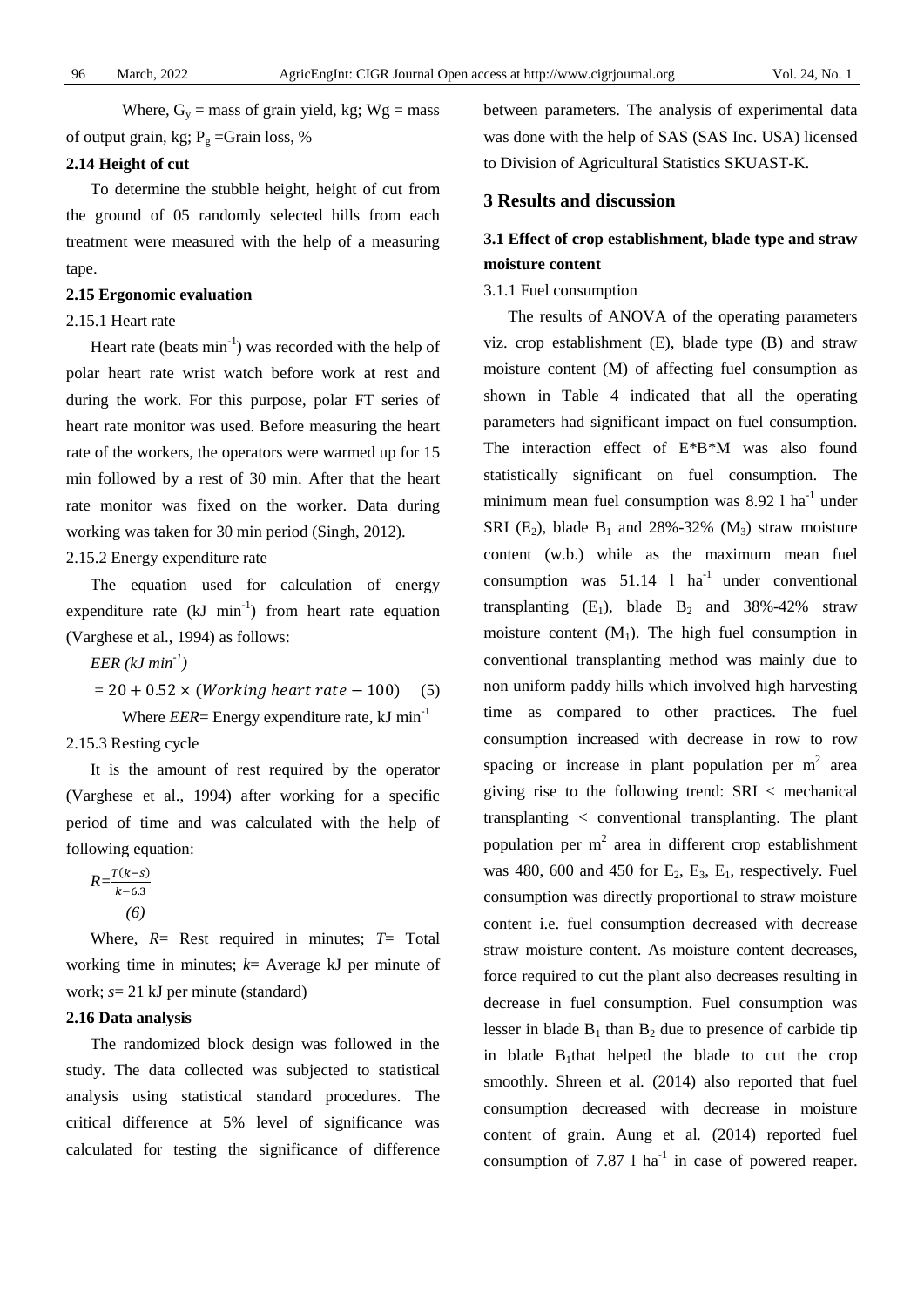| Blade Type $\rightarrow$                  |                 |                 | B1: Type I Blade |                |                 |                 | B2: Type II Blade |                | Mean<br>(E)     | Factor Mean                    |
|-------------------------------------------|-----------------|-----------------|------------------|----------------|-----------------|-----------------|-------------------|----------------|-----------------|--------------------------------|
| Moisture content<br>Crop Estb.            | $M_1$<br>38-42% | $M_2$<br>33-37% | $M_3$<br>28-33%  | Sub<br>Mean    | $M_1$<br>38-42% | $M_2$<br>33-37% | $M_3$<br>28-33%   | Sub Mean       | Overall<br>Mean |                                |
| E1: Conventional<br>Transplanting         | 33.49           | 22.76           | 23.33            | 26.52          | 51.14           | 32.43           | 30.76             | 38.11          | 32.32           | $M_1 = 26.60$                  |
| E2: SRI<br>E3:Mechanical<br>Transplanting | 9.76<br>24.58   | 11.50<br>25.13  | 8.92<br>20.47    | 10.06<br>23.39 | 11.11<br>29.52  | 13.66<br>28.92  | 17.33<br>31.88    | 14.03<br>30.01 | 12.05<br>26.75  | $M_2 = 22.40$<br>$M_3 = 22.11$ |
| Mean                                      | 22.61           | 19.79           | 17.57            | 19.99          | 30.59           | 25.00           | 26.65             | 27.41          |                 |                                |

**Table 4 Effect of blade type, straw moisture content and crop establishment on fuel consumption (l ha-1 )**

Note: C.D ( $p \le 0.05$ )

Crop Establishment (E): 2.47 Type of Blade (B): 2.01 Moisture Content (M): 2.46 E\*B : 3.5 E\*M: 4.27 B\*M: NS E\*B\*M: 6.044 3.1.2 Effective field capacity

There was a significant combined effect of crop establishment, blade type and moisture content of straw on effective field capacity of the modified brush cutter for rice harvesting (Table 5). The minimum mean field capacity was  $0.012$  ha  $h^{-1}$  under conventional transplanting  $(E_1)$ , blade  $B_2$  and 38%-42% moisture content  $(M_1)$  while the maximum field capacity was 0.055 ha h<sup>-1</sup> under SRI (E<sub>2</sub>), blade B<sub>2</sub>, and 38%-42% moisture content  $(M_1)$ . The individual effect of blade and straw moisture content was found non-significant on effective field capacity. The effective field capacity was

highest in SRI followed by mechanical transplanting and conventional transplanting. This trend could be attributed to the plant population which was least in conventional transplanting  $(450 \text{ m}^2)$  followed by SRI  $(480 \text{ m}^2)$  and mechanical transplanting  $(600 \text{ m}^2)$ . Handaka and Pitoyo (2011) estimated actual field capacity of a power reaper as 0.038 ha.h<sup>-1</sup>. Aung et al. (2014) reported actual field capacity of power reaper as  $0.24$  ha h<sup>-1</sup>. The actual field capacity of portable rice harvester was in close proximity with the findings of Handaka and Pitoyo (2011) and Aung et al*.* (2014).

| Blade Type $\rightarrow$       |                 |                          | $B_1$ : Type I Blade |             |                 |                          | $B_2$ : Type II Blade |          | Mean<br>(E)     | <b>Factor Mean</b> |
|--------------------------------|-----------------|--------------------------|----------------------|-------------|-----------------|--------------------------|-----------------------|----------|-----------------|--------------------|
| Moisture content<br>Crop Estb. | $M_1$<br>38-42% | M <sub>2</sub><br>33-37% | $M_3$<br>28-33%      | Sub<br>Mean | $M_1$<br>38-42% | M <sub>2</sub><br>33-37% | $M_3$<br>28-33%       | Sub Mean | Overall<br>Mean | $M_1 = 0.032$      |
| $E_1$ : Conventional           | 0.014           | 0.020                    | 0.019                | 0.018       | 0.012           | 0.019                    | 0.021                 | 0.017    | 0.018           |                    |
| Transplanting                  |                 |                          |                      |             |                 |                          |                       |          |                 | $M_2 = 0.031$      |
| E <sub>2</sub> : SRI           | 0.047           | 0.040                    | 0.052                | 0.046       | 0.055           | 0.047                    | 0.037                 | 0.046    | 0.046           |                    |
| $E_3$ : Mechanical             | 0.028           | 0.028                    | 0.033                | 0.029       | 0.032           | 0.032                    | 0.029                 | 0.031    | 0.032           | $M_3 = 0.033$      |
| Transplanting                  |                 |                          |                      |             |                 |                          |                       |          |                 |                    |
| Mean                           | 0.030           | 0.029                    | 0.035                | 0.031       | 0.033           | 0.033                    | 0.029                 | 0.031    |                 |                    |

Note: C.D (p≤ 0.05). Crop Establishment (E): 0.003. Type of Blade (B): NS. Moisture Content (M): NS. E\*B: NS. E\*M: 0.004. B\*M: 0.004. E\*B\*M: 0.004. 3.1.3 Cutting efficiency

The results of ANOVA of the operating parameters affecting cutting efficiency (Table 6) indicated that all operating parameters viz. crop establishment (E), blade type (B) and straw moisture content (M) had significant impact on cutting efficiency. The interaction effect of B\*M and E\*B was not significant on cutting efficiency similarly interaction effect of E\*B\*M was also nonsignificant. The maximum cutting efficiency was under mechanical transplanting (99.64%) followed by SRI (99.54%) and Conventional transplanting (98.34%). This trend could be due to symmetrical transplanting of rice in case of mechanical transplanting with rice transplanter. Cutting efficiency was higher (99.41%) with blade  $B_1$  as compared to blade  $B_2$  (98.44%) mainly because of presence of carbide tip which provides additional strength to blade and hence cuts the plant smoothly. With respect to straw moisture content, cutting efficiency was highest at moisture content of  $33\% - 37\%$  (M<sub>2</sub>); because of desirable turgidity of the straw cells at this moisture content. At 28%-32% straw moisture content, the cells of the straw were not enough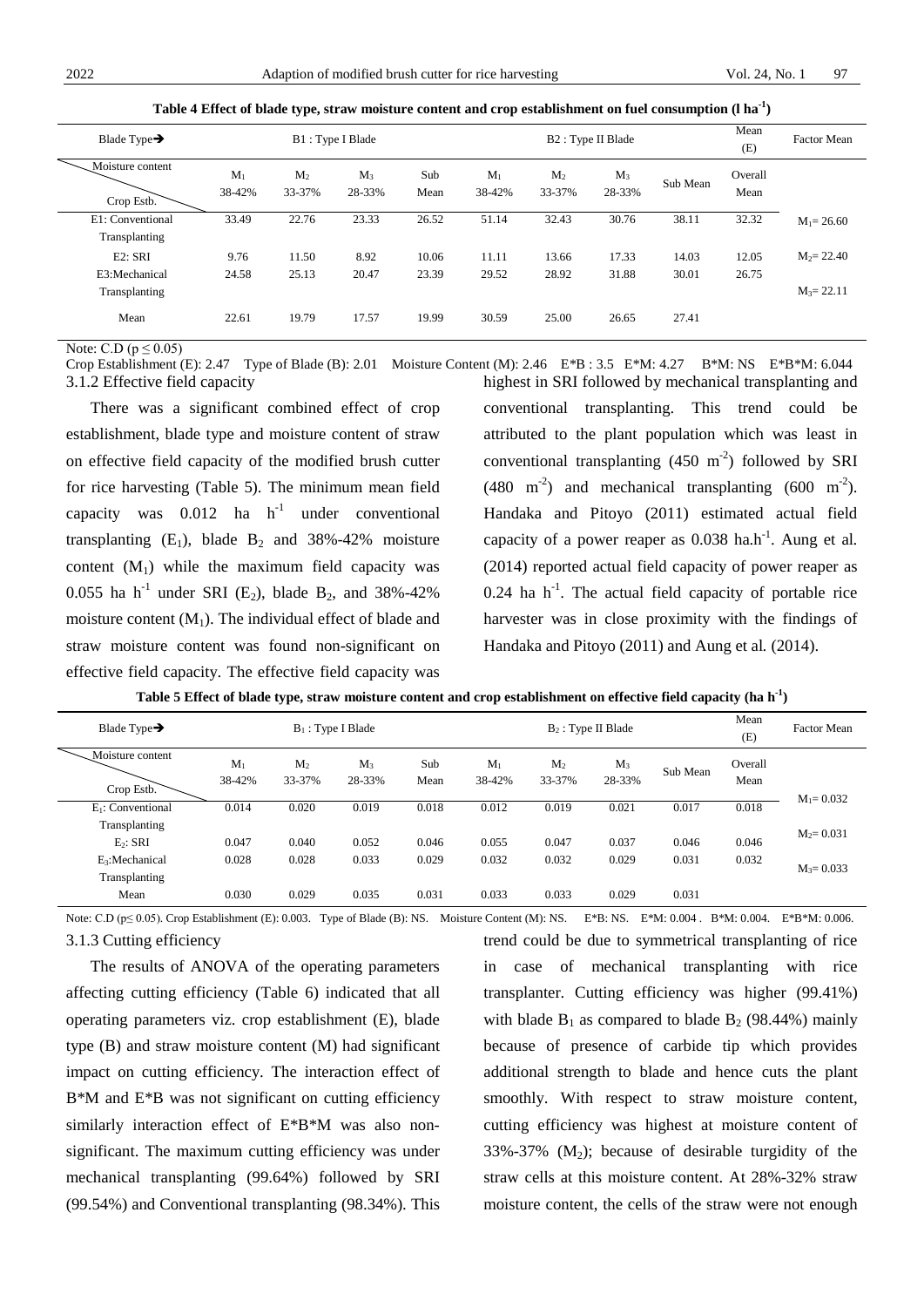turgid to be cut smoothly while at 38%-42% moisture content, turgidity of the cells of the straw increased to an extent that it offers resistance to smooth cutting. Similar trends were observed by Aung et al. (2014) who found cutting efficiency of 98% while evaluating the

performance of the powered reaper for harvesting paddy. Shreen et al. (2014) reported that the cutting efficiency tended to increase with the increase in moisture content of grain. These findings were in close agreement with the results of portable rice harvester.

| Table 6 Effect of blade type, straw moisture content and crop establishment on cutting efficiency $(\% )$ |  |  |
|-----------------------------------------------------------------------------------------------------------|--|--|
|-----------------------------------------------------------------------------------------------------------|--|--|

| Blade Type $\rightarrow$                     |                  |                           | $B_1$ : Type I Blade |             |                  |                           | $B_2$ : Type II Blade |          | Mean<br>(E)     | <b>Factor Mean</b> |
|----------------------------------------------|------------------|---------------------------|----------------------|-------------|------------------|---------------------------|-----------------------|----------|-----------------|--------------------|
| Moisture content<br>Crop Estb.               | $M_1$<br>38%-42% | M <sub>2</sub><br>33%-37% | $M_3$<br>28%-33%     | Sub<br>Mean | $M_1$<br>38%-42% | M <sub>2</sub><br>33%-37% | $M_3$<br>28%-33%      | Sub Mean | Overall<br>Mean |                    |
| $E_1$ : Conventional                         | 96.91            | 99.37                     | 99.02                | 98.43       | 96.91            | 99.02                     | 98.84                 | 98.25    | 98.34           | $M_1 = 98.68$      |
| Transplanting                                |                  |                           |                      |             |                  |                           |                       |          |                 | $M_2 = 99.46$      |
| $E_2$ : SRI                                  | 99.93            | 99.65                     | 99.93                | 99.83       | 99.02            | 99.37                     | 99.37                 | 99.25    | 99.54           |                    |
| E <sub>3</sub> : Mechanical<br>Transplanting | 99.93            | 100                       | 99.94                | 99.95       | 99.38            | 99.36                     | 99.22                 | 99.32    | 99.64           | $M_3 = 99.39$      |
| Mean                                         | 98.92            | 99.67                     | 99.63                | 99.41       | 98.43            | 99.25                     | 99.14                 | 98.94    |                 |                    |

Note: C.D (p≤ 0.05). Crop Establishment (E): 0.34. Type of Blade (B): 0.27. Moisture Content (M): 0.34. E\*B: NS. E\*M: 0.58. B\*M: NS. E\*B\*M: NS. 3.1.4 Grain loss

The results of ANOVA of the operating parameters affecting grain loss (Table 7) indicated that all operating parameters viz. crop establishment (E), blade type (B) and straw moisture content (M) had significant impact on grain loss. The interaction effect of E\*B, B\*M and E\*B\*M was found non-significant. Percentage of grain loss was significantly lesser (1.21%) with blade  $B_1$  as compared to blade  $B_2$  (1.40%) which could be due to carbide tip on blade  $B_1$  that provides additional strength to the edge of blade for proper and smooth harvesting. With respect to crop establishment, grain loss was lowest in mechanical transplanting (1.15%), followed by SRI (1.19%) and conventional transplanting (1.59%) which

could be due to symmetric crop standing in mechanical transplanting of rice. The grain loss was found lowest at straw moisture content of  $M_2$  (1.22%) because of smoothly crop cutting at this moisture content followed by  $M_3$  (1.25%) and  $M_1(1.45\%)$ . The observed results related to the work of Garg et al*.* (1984) where they reported about 1.0% grain loss while harvesting with vertical conveyer reaper. Similar results were obtained by Aung et al*.* (2014) where 0.4% grain loss was estimated using the powered reaper. Shreen et al*.* (2014) reported that percentage of grain loss tends to increase with the increase in moisture content of grain due to increase in cutting losses.

|  | Table 7 Effect of blade type, straw moisture content and crop establishment on grain loss (%) |  |  |  |
|--|-----------------------------------------------------------------------------------------------|--|--|--|
|--|-----------------------------------------------------------------------------------------------|--|--|--|

| Blade Type $\rightarrow$       |                   |                           | B1: Type I Blade |                  |                  |                           | B <sub>2</sub> : Type II Blade |                  | Mean<br>(E)     | <b>Factor Mean</b> |
|--------------------------------|-------------------|---------------------------|------------------|------------------|------------------|---------------------------|--------------------------------|------------------|-----------------|--------------------|
| Moisture content<br>Crop Estb. | $M_1$<br>38%-42%  | M <sub>2</sub><br>33%-37% | $M_3$<br>28%-33% | Sub<br>Mean      | $M_1$<br>38%-42% | M <sub>2</sub><br>33%-37% | $M_3$<br>28%-33%               | Sub Mean         | Overall<br>Mean |                    |
| E <sub>1</sub> : Conventional  | 3.086             | 0.622                     | 0.978            | 1.562            | 3.080            | 0.977                     | 1.150                          | 1.736            | 1.65            | $M_1 = 1.31$       |
| Transplanting                  | (1.996)           | (1.270)                   | (1.400)          | (1.555)          | (2.010)          | (1.390)                   | (1.450)                        | (1.617)          | (1.59)          | (1.45)             |
| $E_2$ : SRI                    | 0.069             | 0.347                     | 0.069            | 0.162            | 0.972            | 0.625                     | 0.625                          | 0.741            | 0.45            | $M_2 = 0.534$      |
|                                | (1.033)           | (1.150)                   | (1.033)          | (1.072)          | (1.395)          | (1.263)                   | (1.270)                        | (1.309)          | (1.19)          | (1.22)             |
| E <sub>3</sub> : Mechanical    | 0.0616            | 0.0                       | 0.0513           | 0.038            | 0.617            | 0.634                     | 0.771                          | 0.674            | 0.356           | $M_3 = 0.608$      |
| Transplanting                  | (1.02)            | (1.000)                   | (1.020)          | (1.013)          | (1.260)          | (1.270)                   | (1.320)                        | (1.283)          | (1.15)          |                    |
| Mean                           | 1.0722<br>(1.349) | 0.323<br>(1.140)          | 0.366<br>(1.151) | 0.580<br>(1.213) | 1.556<br>(1.555) | 0.745<br>(1.307)          | 0.848<br>(1.346)               | 1.050<br>(1.403) |                 | (1.25)             |

Note: C.D ( $p \le 0.05$ ) \*Values under parenthesis are Square root transformation value

Crop Establishment (E): 0.34 (0.105). Type of Blade (B): 0.28 (0.086). Moisture Content (M): 0.34 (0.105). E\*B: NS. E\*M: 0.59 (0.182). B\*M: NS. E\*B\*M: NS.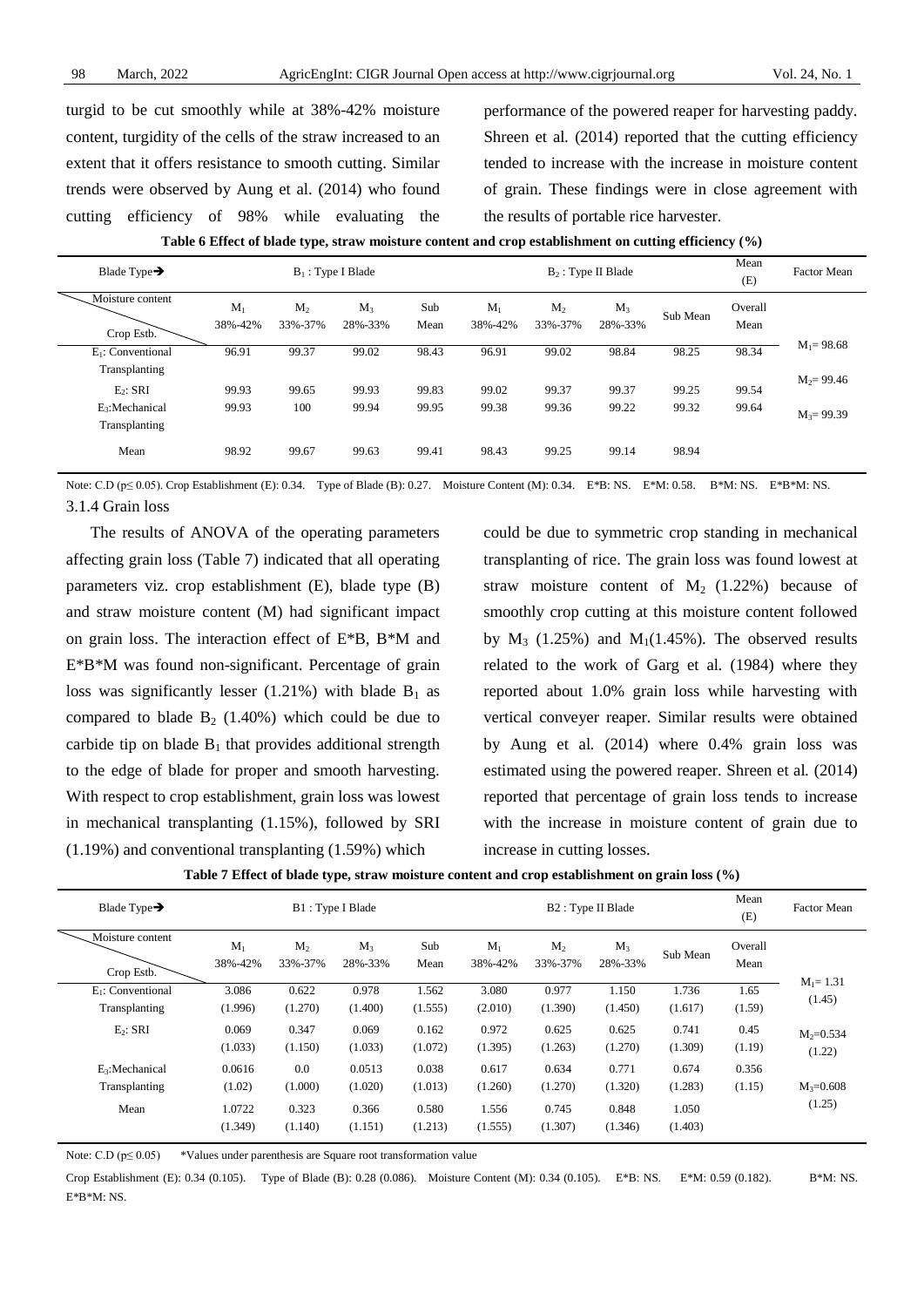#### 3.1.5 Height of cut

The results of ANOVA of the operating parameters viz. crop establishment (E), blade type (B) and straw moisture content (M) of affecting height of cut as shown in Table 8 indicated that the operating parameters crop establishment and blade type had significant impact on height of cut however straw moisture content had no significant effect on height of cut. The interaction effect of E\*B was also found statistically significant on height of cut, whereas E\*M and B\*M did not have a significant impact on height of cut. Height of cut was minimum in mechanical transplanting (29.18 mm) followed by SRI (35.00 mm) and conventional transplanting (37.78 mm).

Because of symmetrical transplanting of crop in mechanical transplanting, minimum height of cut could be achieved with modified brush cutter. Height of cut was significantly lesser with blade  $B_1$  (26.02 mm) as compared to blade  $B_2$  (41.92 mm) which might be due to presence of carbide tip on blade  $B_1$  that helped in smooth harvesting. Murthy (1989) reported 70-80 mm height of cut in case of a tractor mounted vertical conveyer reaper. Pradhan et al. (1998) while working on various paddy harvesting methods i.e. sickle, power tiller operated vertical conveyer reaper and tractor operated vertical conveyer reaper; reported average height of cut as 50, 100 and 150 mm, respectively.

| Table 8 Effect of blade type, straw moisture content and crop establishment on height of cut (mm) |  |  |
|---------------------------------------------------------------------------------------------------|--|--|
|                                                                                                   |  |  |

| Blade Type $\rightarrow$       |                        |                           | $B_1$ : Type I Blade |             |                  |                           | $B_2$ : Type II Blade |          | Mean<br>(E)     | <b>Factor Mean</b> |
|--------------------------------|------------------------|---------------------------|----------------------|-------------|------------------|---------------------------|-----------------------|----------|-----------------|--------------------|
| Moisture content<br>Crop Estb. | $M_{\rm i}$<br>38%-42% | M <sub>2</sub><br>33%-37% | $M_3$<br>28%-33%     | Sub<br>Mean | $M_1$<br>38%-42% | M <sub>2</sub><br>33%-37% | $M_3$<br>28%-33%      | Sub Mean | Overall<br>Mean | $M_1 = 33.90$      |
| $E_1$ : Conventional           | 35.83                  | 30.83                     | 29.17                | 31.95       | 42.50            | 45.83                     | 42.50                 | 43.60    | 37.78           |                    |
| Transplanting                  |                        |                           |                      |             |                  |                           |                       |          |                 | $M_2 = 33.05$      |
| $E_2$ : SRI                    | 19.17                  | 20.83                     | 24.17                | 21.40       | 46.67            | 48.33                     | 50.82                 | 48.60    | 35.00           |                    |
| $E_3$ : Mechanical             | 25.83                  | 22.5                      | 25.83                | 24.73       | 33.32            | 30.00                     | 37.50                 | 33.60    | 29.18           | $M_3 = 35.00$      |
| Transplanting                  |                        |                           |                      |             |                  |                           |                       |          |                 |                    |
| Mean                           | 26.94                  | 24.72                     | 26.39                | 26.02       | 40.83            | 41.38                     | 43.60                 | 41.92    |                 |                    |

Note: C.D ( $p \le 0.05$ ). Crop Establishment (E): 3.05. Type of Blade (B): 2.06. Moisture Content (M): NS. E\*B: 4.50. E\*M: NS. B\*M: NS. E\*B\*M: NS.



Figure 6 Average heart rate and energy expenditure rate during operation of developed harvester

#### **3.2 Ergonomic evaluation and economic analysis**

The analysis of various ergonomic parameters i.e. energy expenditure rate, resting cycle, working heart rate evaluated on three different subjects revealed that the portable rice harvester was ergonomically feasible to operate (Figure 6). The maximum working heart rate of three subjects were 131, 126 and 128 beats per minute while as the minimum working heart rate were found to be 105, 102 and 105 beats per minute, respectively. The maximum energy expenditure rate of three subjects was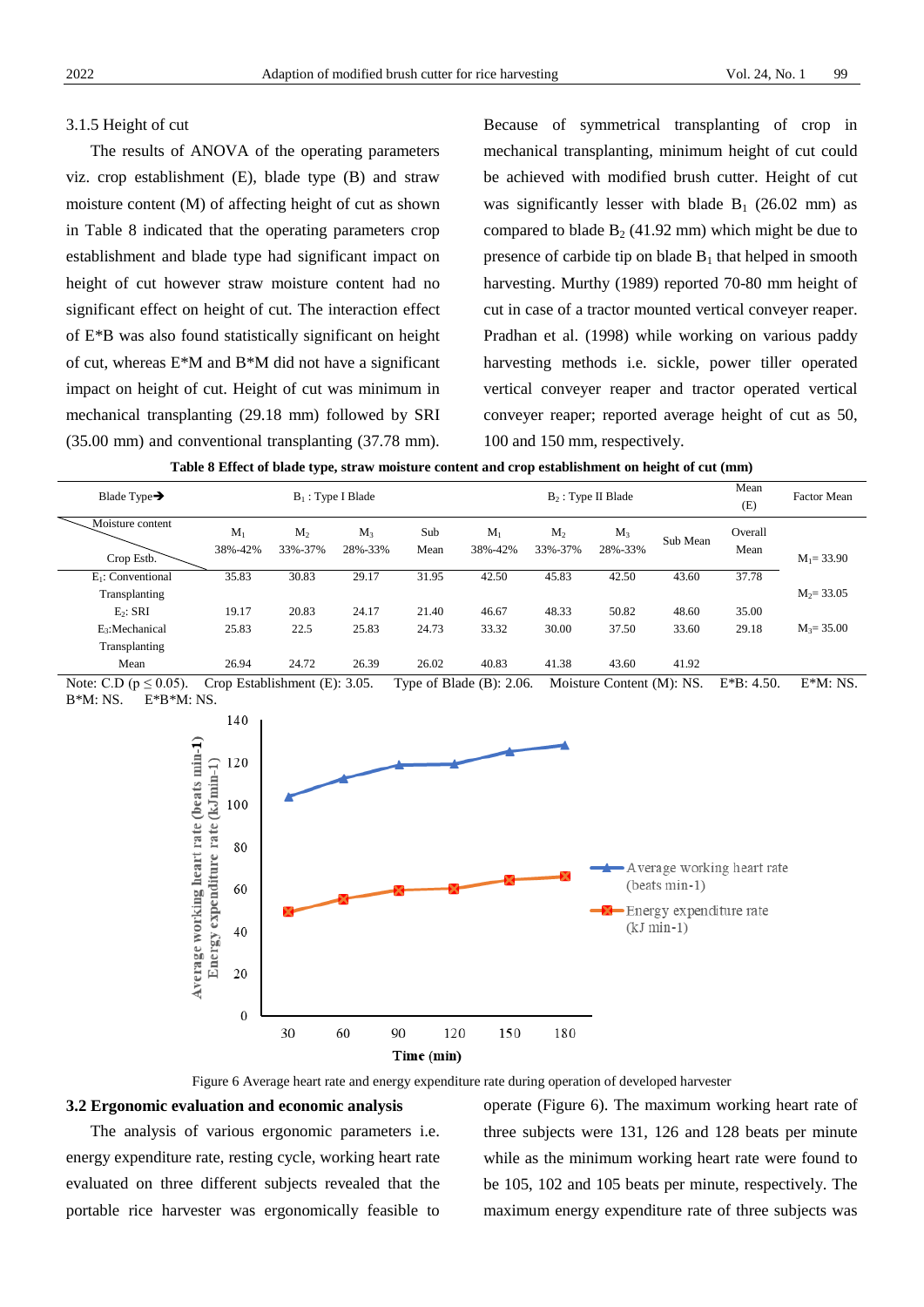36.12, 33.52 and 34.56  $kJ$  min<sup>-1</sup>, respectively. The resting cycle was 10 minutes for every 30 minutes of work. The benefit cost ratio was 1.35 which revealed that machine is beneficial and economical. The payback period of developed rice harvester was 74.91 h and break-even point of 0.134 was obtained indicating that it can be used by farmers with smaller and marginal land holdings (Table 2).

## **4 Conclusion**

The modified brush cutter was found suitable for rice harvesting when fitted with blade  $B_1$  (cutting head fitted with a circular saw blade of diameter 255 mm, thickness 2 mm, 40 teeth with 0° rake angle and 1.92 mm pitch). The machine worked well under crop establishment as mechanical transplanting/SRI at straw moisture content of 33%-37% (w.b.). The average stubble height of rice stem left on the field after harvesting was 21.40-31.95 mm while commercially available reaper/combines can only achieve a minimum height of about 50-60 mm. The straw moisture content significantly affected the fuel consumption, cutting efficiency and grain loss. Fuel consumption increased with decrease in row to row spacing or increase in plant population per  $m<sup>2</sup>$  area giving rise to the trend: SRI < mechanical transplanting < conventional transplanting and decreased with decrease in straw moisture content. The resting cycle for the machine was found to be 10 minutes for every 30 minutes of work. The developed harvester was found techno-economically feasible for rice harvesting with time saving of  $128.75$  h ha<sup>-1</sup> and a net saving of  $11394$  $\text{Rs}$  ha<sup>-1</sup> over manual harvesting with sickle. It can be used on undulating and plain terrain. Little knowledge is required to operate the machine hence, it can be easily adapted by local rice growing farmers as this will eliminate the drudgery involved in manual rice harvesting.

## **Acknowledgements**

The authors are grateful to Sher-e-Kashmir University of Agricultural Sciences and Technology of Kashmir, India for master's research support.

#### **References**

- Alizadeh, M. R. 2001. Investigation and comparison of losses in different harvesting method of paddy. Technical Report. Rasht, Iran: Rice Research Institute.
- Anonymous.2016. Government of Jammu & Kashmir, Directorate of Economics and Statistics, Department of Planning, Development and Monitoring. *Digest of Statistics* 2015-16, pp. 166.
- Aung, N. N., P. P. Myo, and H. Z. Moe. 2014. Field performance evaluation of a power reaper for rice harvesting. *International Journal of Scientific Engineering and Technical Research*, 12(3): 2631-2636.
- Baneh, N. M, H. Navid, M. R. Alizadeh, and H. R. Ghasem Zadeh. 2012. Design and development of a cutting head for portable reaper used in rice harvesting operations. *Journal of Appied Biological Science*, 6(3): 69-75.
- Bora, G. C., and G. K. Hansen. 2007. Low cost mechanical aid for rice harvesting. *Journal of Applied Science*, 7(23): 3815- 3818.
- Chavan, P. B., D. K. Patil, and D. S. Dhondge. 2015. Design and development of manually operated reaper. *Journal of Mechanical and Civil Engineering*, 12(1): 15-22.
- Din, T. M. U., L. A. Mir, and T. A. Bhat. 2018. Cost benefit analyses of rabi and Kharif crops in Kashmir Valley: A case study of district Anantnag. *Growth*, 5(1): 1-5.
- Dixit, J., D. Namgial, S. Sharma, S. K. Lohan, and D. Kumar. 2014a. Anthropometric survey of farm workers of Ladakh region of India and its application in equipment design. *CIGR Journal*, 16(2): 80-88.
- Dixit, J., S. Sharma, and M. Ali. 2014b. Present status potential and future needs for mechanization of agricultural operations in Jammu and Kashmir state of India. *CIGR Journal*, 16(3): 87-96.
- Falana, O. B., O. B. Aluko, D. A. Adetan, and J. A. Osunbitan. 2020. Determining the efficiency of a modified brush cutter for kenaf (*Hibiscus cannabinus*) harvesting. *CIGR Journal*, 22(2): 59-67.
- Garg, I. K., V. K. Sharma, and S. Singh. 1984. A power tilleroperated vertical conveyer reaper-windrower. *Agricultual Mechanization in Asia, Africa and Latin America*, 15(3): 40-44.
- Handaka and J. Pitoyo. 2011. Modification of a grass cutter into small rice harvester. *Indonesian Journal of Agriculture*, 4(1): 40-45.
- Hunt, D. 1995. *Farm Power and Machinery Management*. 9 th ed. Ames, IA, USA: Iowa State University Press.
- Murthy, C. N. N. 1989. Tractor-mounted reaper for efficient wheat harvesting. *Farmers Journal*, 9(9): 32-33.
- Oyelade, O. A., and K. C. Oni. 2011. Farm tractor testing and evaluation for Nigeria's economic transformation: A case